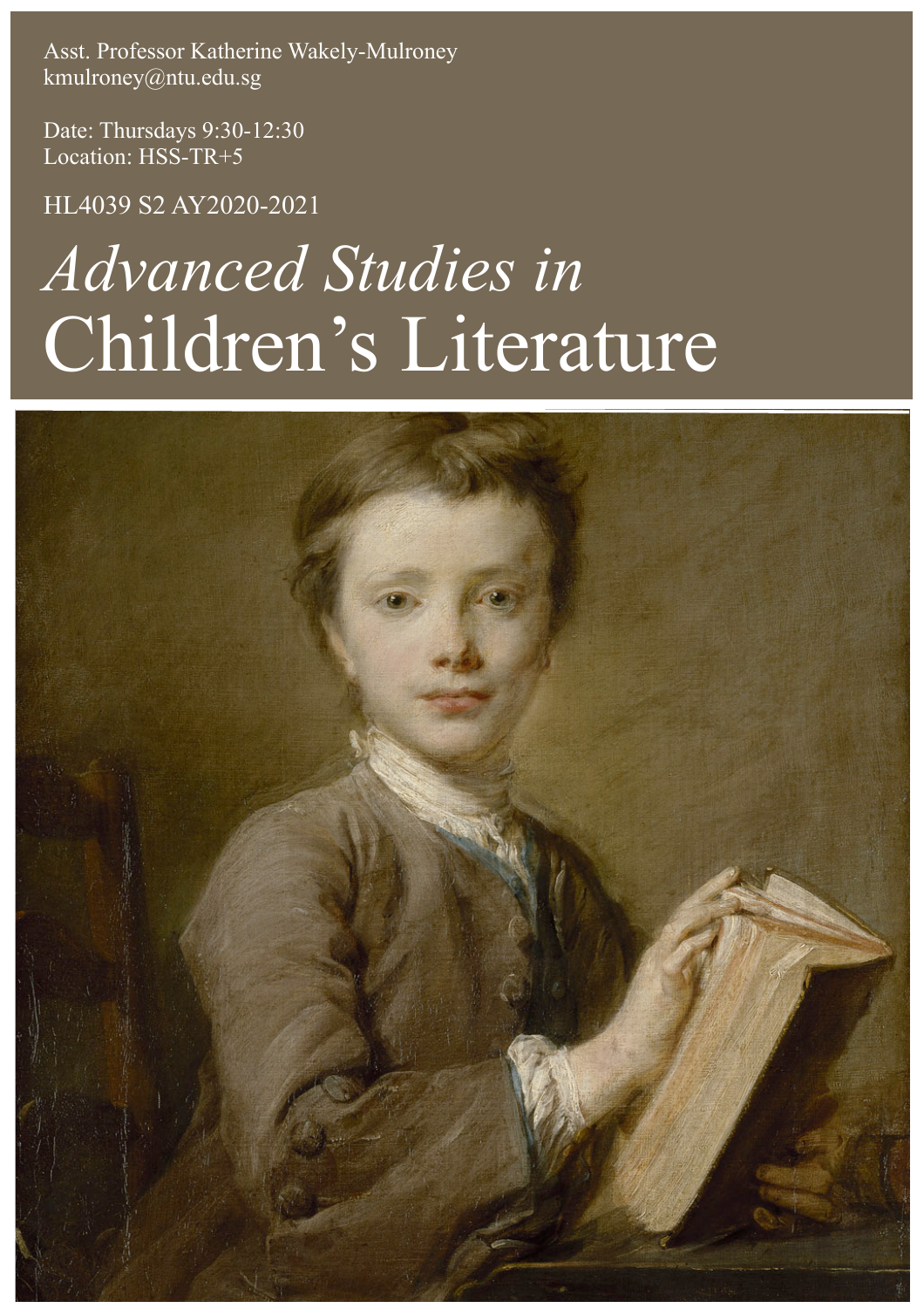## **Description**

Books for young readers are often conceived of in terms of their straightforwardness. Focussing on children's literature from the eighteenth to the mid-nineteenth centuries, this course locates that which is experimental, ideologically complex, and formally intricate in apparently simple texts. Exploring a diverse range of primary sources, students will consider the role children's literature has played in the development of modern childhood as an aesthetic, social, and commercial construct. We will also examine the intersection between children's literature and fields such as book history and religious studies. Identifying a series of critical concepts essential to the conceptualisation and production of early children's literature (among them easiness, gradation, and abridgement), students will consider how eighteenth- and nineteenth-century writers have sought to convey challenging themes to young audiences as comprehensibly, appealingly, and at times intensively as possible. How is the threat of child mortality treated in the *New England Primer*'s rhyming alphabet (1727) and Christina Rossetti's verse parable *Goblin Market* (1862)? How do Isaac Watts and George MacDonald respond differently to the challenge of introducing young readers to Christian theology? What taxonomic comparisons might we locate between John Newbery's eighteenth-century compendia and Victorian children's periodicals? This course will also develop students' skills in using archival databases such as Eighteenth-Century Collections Online, Nineteenth-Century Collections Online, and HathiTrust Digital Library.

## **Required Texts**

- ‣ Charles and Mary Lamb, *Tales from Shakespeare* (1807)
- ‣ Charles Kingsley, *The Water-Babies* (1863)
- ‣ George MacDonald, *The Princess and the Goblin* (1872)

**NOTE:** All other readings will be posted on NTULearn or are available via Eighteenth-Century Collections Online, Nineteenth-Century Collections Online, or HathiTrust Digital Library.

# **Assessments**

Participation: 15% Presentation: 10% Term Paper: 25% Final Exam: 50%

# **Deadlines and Late Penalties**

Late work will be penalized one half-mark per day late (an A paper submitted one day late would drop to an A-, etc.) and will not receive written feedback. Late work will only be accepted within 48 hours of the deadline.

# **Schedule**

- **1. January 14th Introduction** 
	- ‣ The *New-England Primer* (1727)
- **2. January 21st Easiness** 
	- ‣ Isaac Watts, *Divine Songs* (1715)
	- ‣ Isaac Watts, "A Serious Address to Children and Youth, relating to the great and necessary Duty of Prayer" *Prayers Composed for the Use and Imitation of Children* (1728)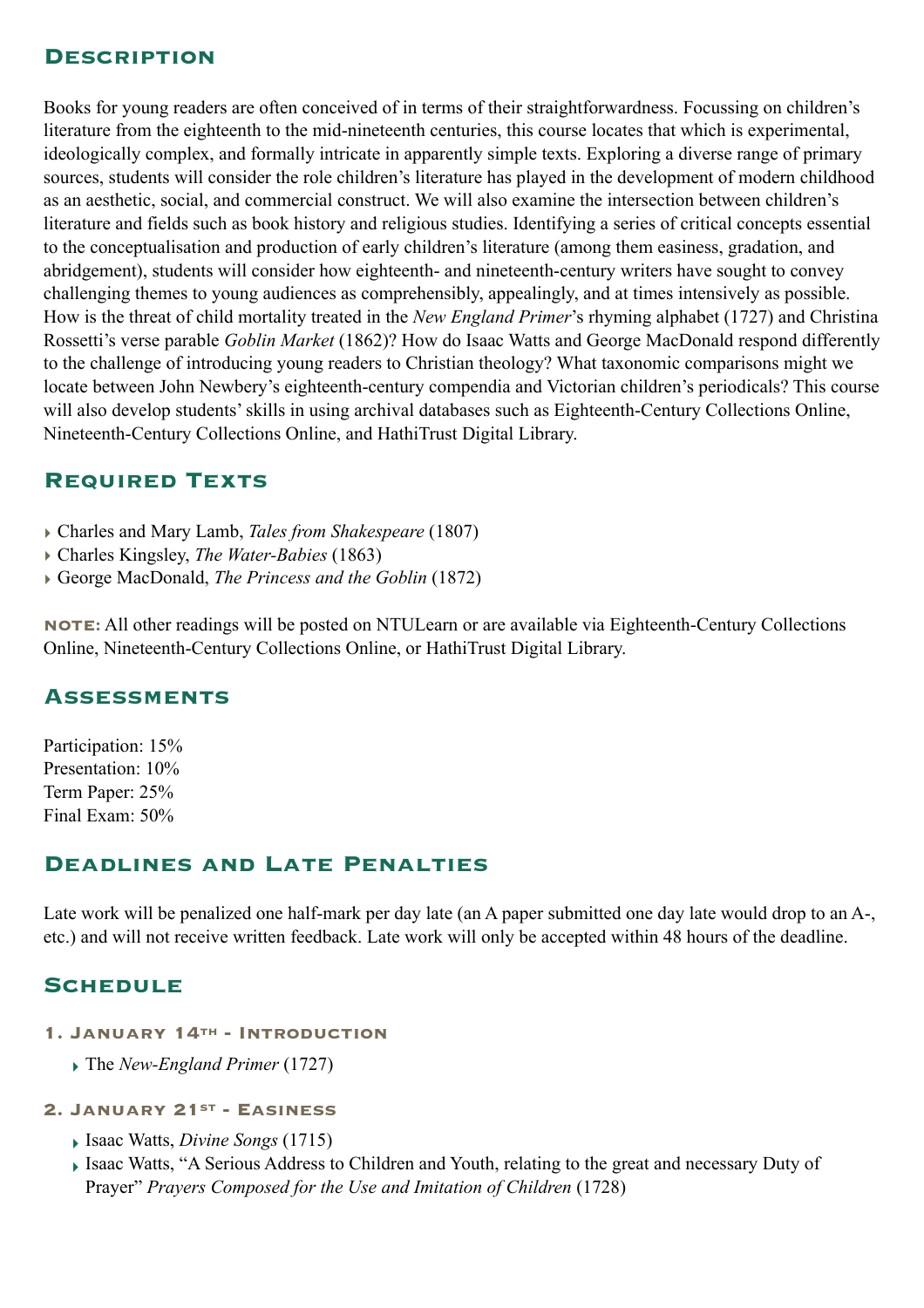#### **3. January 28th - Compendiousness**

- ‣ Thomas Boreman, *A Description of 300 Animals* (1730)
- ‣ John Newbery, *Nurse Truelove's New Year's Gift* (1786); *Tom Thumb's Folio* (1791)

#### **4. February 4th - Gradation**

‣ Anna Letitia Barbauld, *Lessons for Children* (1787-1788)

#### **5. February 11th - Conversations**

- ‣ Anna Letitia Barbauld and John Aikin, *Evenings at Home* (1792-1796)
- ‣ Charlotte Smith, *Conversations Introducing Poetry* (1804)

#### **6. February 18th - Abridgement**

‣ Charles and Mary Lamb, *Tales from Shakespeare* (1807)

#### **7. February 25th - Heterogeneity: Content**

‣ Charles Kingsley, *The Water-Babies* (1863)

## **8. March 11th - Heterogeneity: Form**

‣ Charles Kingsley, *The Water-Babies* (1863)

#### **9. March 18th - Miscellaneousness**

- ‣ *Aunt Judy's Magazine*
- **10. March 25th Group Presentations**

## **11. April 1st - Metre and Meaning**

‣ Christina Rossetti, *Goblin Market (1862)* 

#### **12. April 8th - Darkness and Light**

‣ George MacDonald, *The Princess and the Goblin* (1872)

#### **13. April 15th - Form and Address**

‣ George MacDonald, *The Princess and the Goblin* (1872)

### **RECOMMENDED SECONDARY READINGS**

- Bottoms, Janet. "'To read aright': Representations of Shakespeare for Children", *Children's Literature* 32 (2004): 1-14.
- Brown, Gillian. "The Metamorphic Book: Children's Print Culture in the Eighteenth Century", *Eighteenth-Century Studies* 39.3 (2006): 351-362.
- Crain, Patricia. *The Story of A: The Alphabetization of America from The New England Primer to The Scarlet Letter*. Stanford UP, 2000.
- Demers, Patricia. *Heaven Upon Earth: The Form of Moral and Religious Children's Literature.* University of Tennessee, 1993.